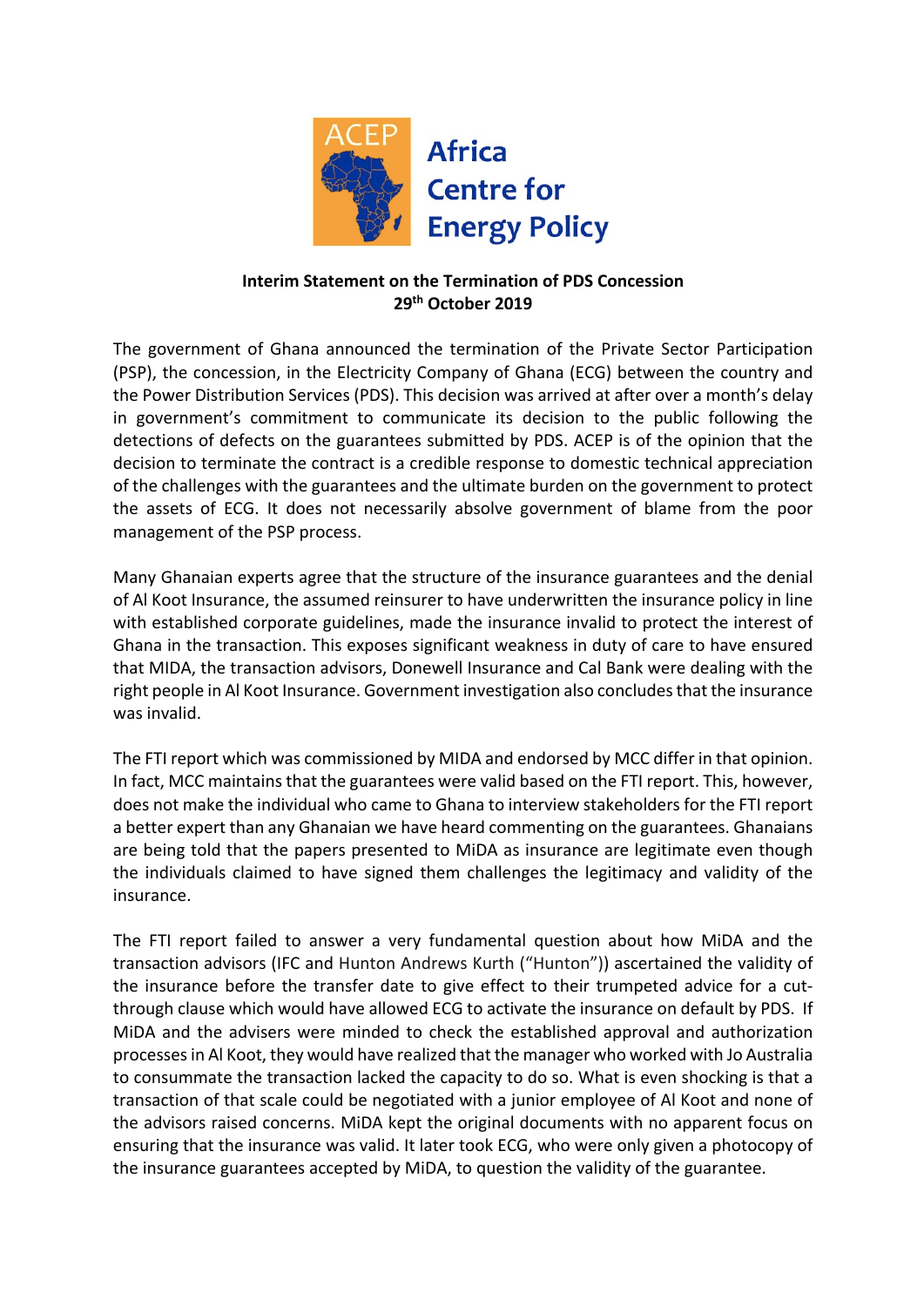This is a wakeup call for the government to establish systems which can test and challenge advice from IFC and other international consultants. Transparency is the primary litmus test that could help harness local expertise in transactions of national interest.

In ACEP's analysis of the FTI report published on the  $9<sup>th</sup>$  of September, 2019, ACEP was convinced that the FTI set out to exonerate MiDA, IFC and Hunton, the transaction advisors, from the poor job delivered to the Ghanaian people on the PSP transaction. The advisors started failing when;

## **1. The bid process left Meralco emerging as the sole candidate:**

When Government introduced 51 percent local participation into the concession without a clear and transparent process to raise local investment, the signal was on the wall that inefficiency and politics were being injected into the process. In the due diligence report conducted by IFC before the concession option was chosen, the IFC noted that one of the key legal recommendations for a successful PSP was to **ensure a politically independent and stable management of ECG**. When the government was changing the rule to make it possible for some individuals to participate in the concession without competition, it was the ideal time for the advisors to alert the MCC that the concession was failing.

**2. The subsequent formation of the consortium that proved to be weak on the fundamental requirements of the PSP:**

Having won the bid on the strength of its technical and financial proposal, Meralco was allowed to form an independent Special Purpose Vehicle (SPV), a private company limited by shares in Hong Kong to participate in the PDS consortium. This was a smart and deceptive way for Meralco to isolate its performance in ECG from the parent company. It is therefore wrong to assume that the financial capacity of Meralco was available to the new company (Meridian Power Venture) and insulated from fronting. The contract also had no provisions to ensure that financial and technical capacity of Meralco would be available to the new company at all times during the transaction. This leaves room for Meralco to offload its interest in Meridian anytime it wants. This arrangement is also unfair to businessesthat could have set up a similar SPV, recruited the qualified technical hands to participate in the bid and possibly provide better investment options for the takeover of ECG. It is also important to note that ECG were not offered the opportunity to ascertain the true ownership structure of Meridian Power Venture.

## **3. Changing the required Bank guarantee to insurance guarantee:**

The advisors actively convinced government that it was alright to change the guarantees. However, the FTI report painted a picture that the choices were without their influence.

Our checks reveal that the said forensic investigation by FTI received input from MiDA before the final report was submitted. Conversely, all other individuals who made inputs into the process did not have the same privilege to comment on the report before it was finalized.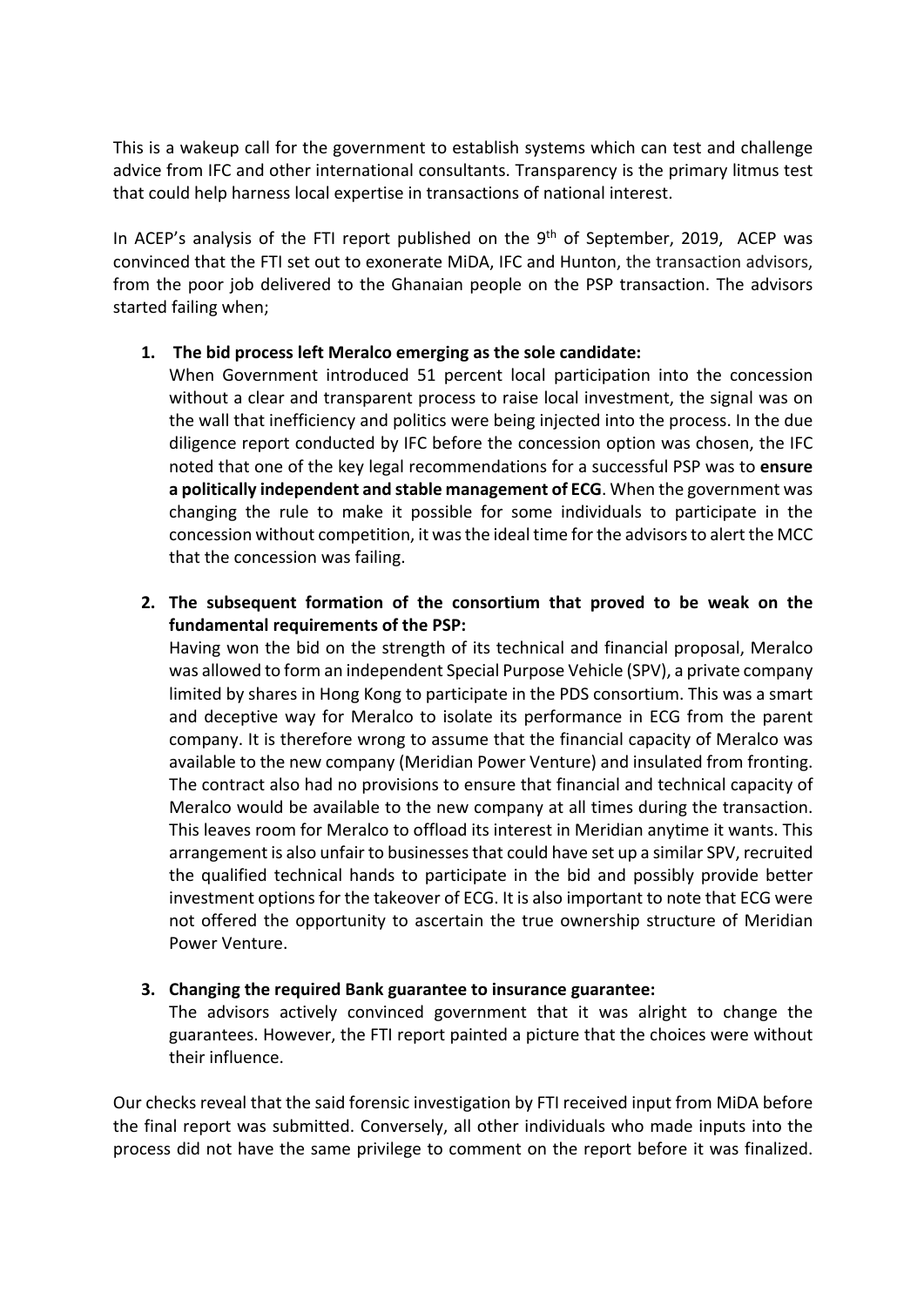Beyond the skewed arguments in the report, this process of working with MiDA to finalize the report rendered the job of FTI dependent on the wishes of those who assigned them.

### **The Impact of the cancelations**

The PSP provided Ghana an opportunity to transform the distribution business of the electricity sector. ACEP believed in the process from the beginning until it turned secretive and became a class conversation. This is the genesis of the fiasco which threatens the sustainability of the commitment to attract private investment into the sector. It is regrettable that the MCC funds will not be available to retool the process on the back of a report which failed to deliver on its term of reference.

However, it must be noted that reforming the distribution sector is important to Ghanaians as it is to the American Businesses and other foreign participants in the sector. While the government of Ghana will continue to answer questions from the Ghanaian people for not optimizing the opportunity, if it is unable to immediately find a credible alternative, the MCC will also have to explain to the American businesses who need the power sector to be liquid to pay for services and investments. The honest position on the PSP and reforms of the power sector is that it benefits both Ghana and America.

While Ghanaians will suffer uncertainties and reliability concerns in the power sector, American businesses will lose out on improved cashflow from, and supply of, equipment for the existing power infrastructure and the potential growth in demand for electricity that the PSP could promote. In fact, many of the generation investments tied to General Electric turbines can only justifiably proceed with an improved demand for power. The third Compact which hangs in a balance was an opportunity to extend electricity supply to neighboring countries such as Burkina Faso and Mali which would have allowed more power plants to proceed with construction. This is why it is important for the two countries to continue to engage on the future of the power sector.

## **The Way Forward**

With or without MCC, Ghana must commit to fixing the distribution segment of the power sector. The key problem that brought ECG to its current state is excessive political influence and poor management. It is the same political influence that initiated the failure of the PSP. Therefore, the way to fix it is to ensure that a transparent process is instituted to attract investment immediately.

ACEP recommends that government initiates a new concession process outside the MiDA framework and assemble tier two pension fund managers and life insurance funds to take majority stake in the concession. The concession should not be dominated by governmentcontrolled agencies such as Social Security and National Insurance Trust (SSNIT) or Ghana Infrastructure Investment Fund (GIIF). However, these funds can pick up minority interest in the concession. Additionally, 10 Ghanaian individuals and or businesses should be hunted to invest at least two \$2 million annually for five years to pick up 20 percent interest in the concession. The concession arrangement should accommodate technical backstopping by an